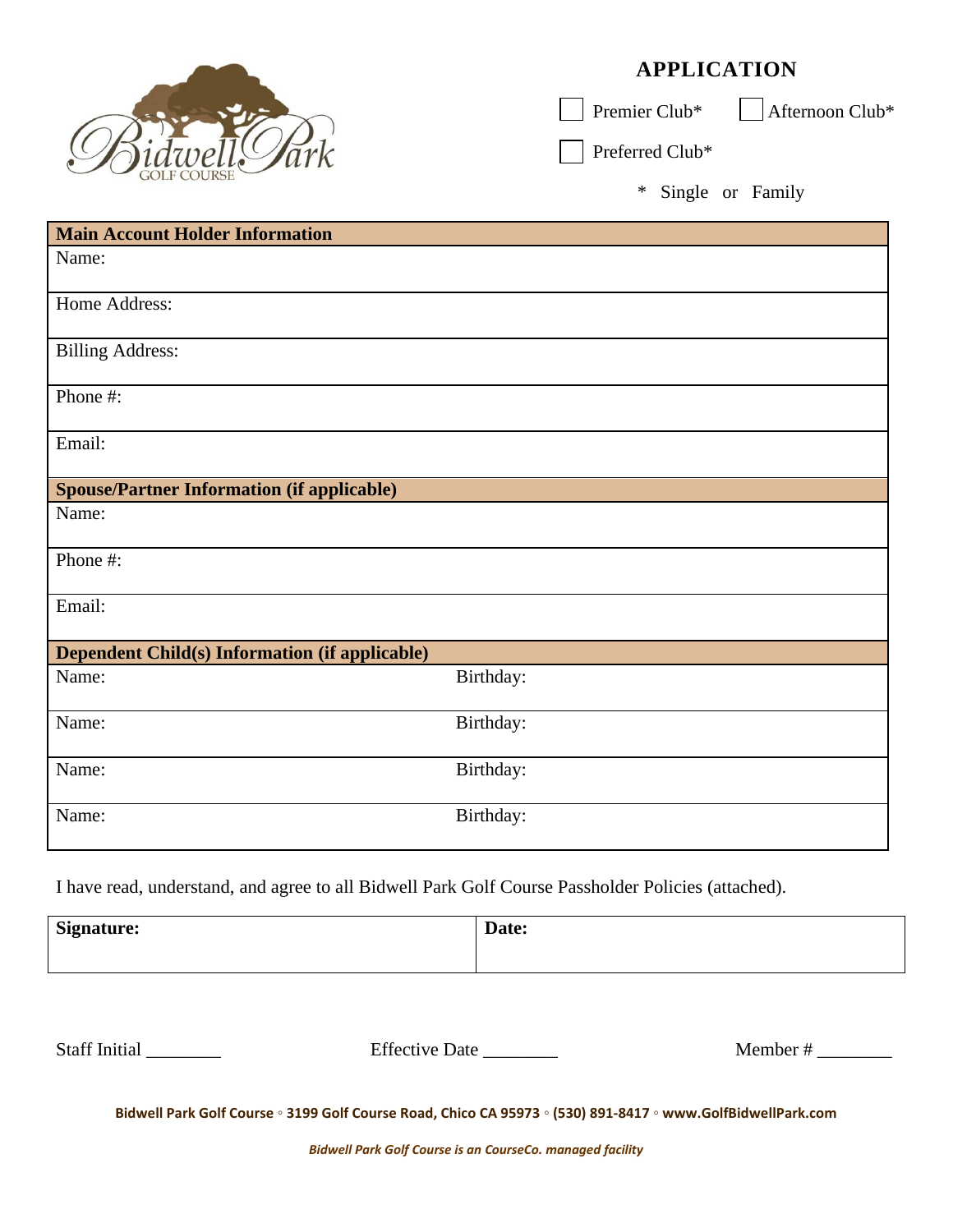# **PAYMENT AUTHORIZATION**

I, \_\_\_\_\_\_\_\_\_\_\_\_\_\_\_\_\_\_\_\_\_\_\_\_\_\_\_\_\_\_, hereby authorize Bidwell Park Golf Course to charge

\$\_\_\_\_\_\_\_\_\_\_\_\_ to my credit card on file on or near the 1st of every month for the next 12 months.

| <b>Credit Card Information</b> |             |            |                 |                         |
|--------------------------------|-------------|------------|-----------------|-------------------------|
| Card Type:                     | <b>VISA</b> | MASTERCARD | <b>DISCOVER</b> | <b>AMERICAN EXPRESS</b> |
| Card Number:                   |             |            |                 |                         |
| Expiration Date (MM/YY):       |             |            |                 |                         |
| Cardholder Name:               |             |            |                 |                         |
| <b>Billing Address:</b>        |             |            |                 |                         |
| Billing Phone #:               |             |            |                 |                         |
| Email:                         |             |            |                 |                         |

| <b>Signature:</b> | Date: |
|-------------------|-------|
|                   |       |

| <b>Staff Initial</b> |  |
|----------------------|--|
|                      |  |

Staff Initial \_\_\_\_\_\_\_\_ Effective Date \_\_\_\_\_\_\_\_ Member # \_\_\_\_\_\_\_\_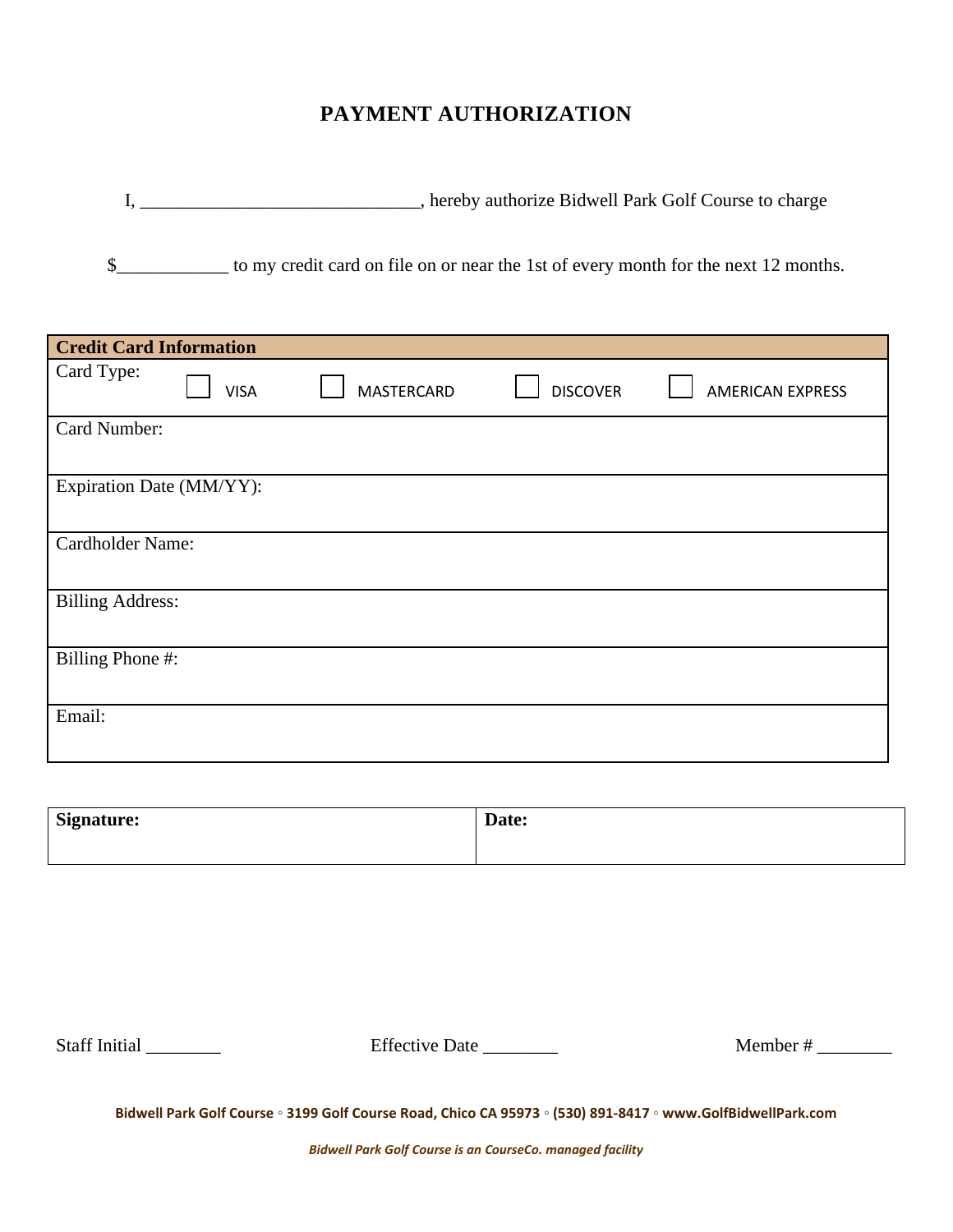### **DUES AND FEES INFORMATION**

One-Time Processing Fee: \$50

## **Premier Club**

*Play unlimited golf 7 days per week*

Single: \$175/month or \$2,000/year

Family: \$310/month or \$3,490/year

### **Preferred Club**

*Play anytime on weekdays and after 11am on weekends & holidays*

Single: \$155/month or \$1,745/year

Family: \$265/month or \$3,040/year

### **Afternoon Club**

*Play anytime after 12pm*

Single: \$110/month

Family: \$169/month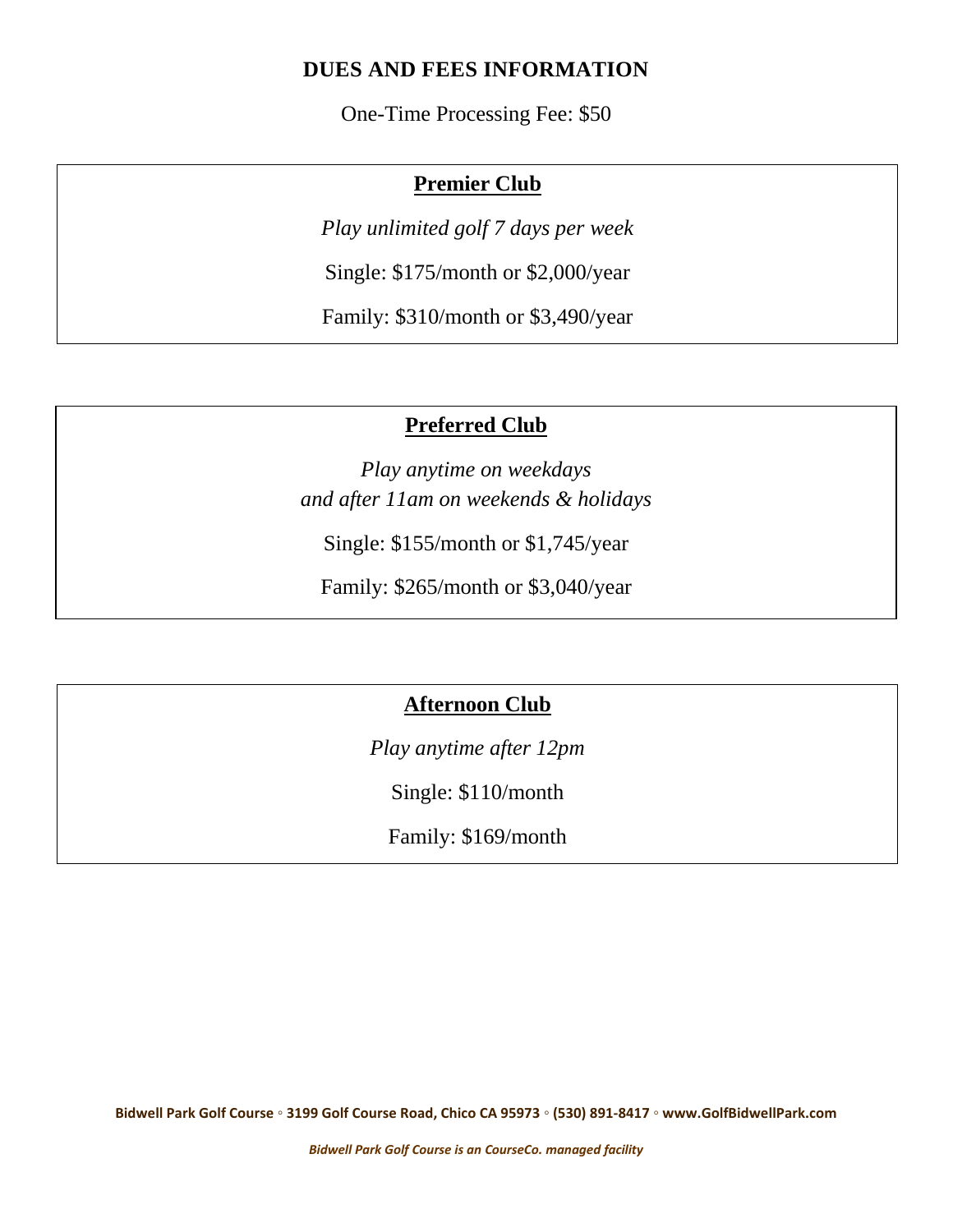## **PASSHOLDER POLICIES**

#### **Introduction**

The following are the policies governing use of the facilities at Bidwell Park Golf Course ("BPGC") by pass holders and guests. Bidwell Park Golf Course and its facilities are leased from the City of Chico by Bidwell Park Golf Club, Inc. Bidwell Park Golf Course and its facilities are operated and managed by CourseCo, a California Corporation.

#### **1. Membership**

**A. Membership Terms.** All annual passes are a minimum 1 year commitment.

**B. Classes and Privileges of Passholders.** Management shall have the authority to establish various categories of membership, determine the amount of membership fee and dues to be paid by members in each category, the terms of admissions, privileges, and facilities to be extended. An Annual Pass represents a license to use designated BPGC facilities in common with such other persons as BPGC may authorize from time to time, subject to these policies and such rules and regulations as may be adopted. Pass-holders do not acquire any ownership, proprietary, or beneficial interest in, or right to control, BPGC or BPGC facilities.

**C. Dues and Assessments.** Each pass-holder shall pay monthly (or annually, if applicable) the requisite dues allocated to his or her category of membership. There shall be no assessments of any kind or character levied against the membership. The pass-holders are not liable for the debts or other obligations of BPGC.

**D. Transferability.** All categories of membership are non-transferable.

#### **2. Admission of Pass-holders**

**A. Application Procedure.** A person shall be eligible for membership upon filing with Management of BPGC a written application, accompanied by a signed copy of these Policies, and payment for the full amount of the then applicable processing fee and the first month's dues.

#### **3. Termination of Membership**

**A. Events Causing Termination.** The membership of any pass-holder shall terminate upon the occurrence of any of the following events:

- 1) The death of the pass-holder.
- 2) The resignation of a pass-holder.
- 3) The failure of the pass-holder to pay dues or any other indebtedness when due in accordance with these Policies or other rules or regulations of BPGC.
- 4) The determination by the Management that a pass-holder has violated these Policies or BPGC rules and regulations; or has engaged in conduct which, in Management's opinion, is detrimental to or likely to endanger the welfare, safety, harmony or good reputation of BPGC, or any pass-holder, member, designee, or authorized user.

#### **4. Charges, Dues, Fees**

**Bidwell Park Golf Course ◦ 3199 Golf Course Road, Chico CA 95973 ◦ (530) 891-8417 ◦ www.GolfBidwellPark.com A. Membership Charge.** Management may establish, from time to time for each category of membership, a